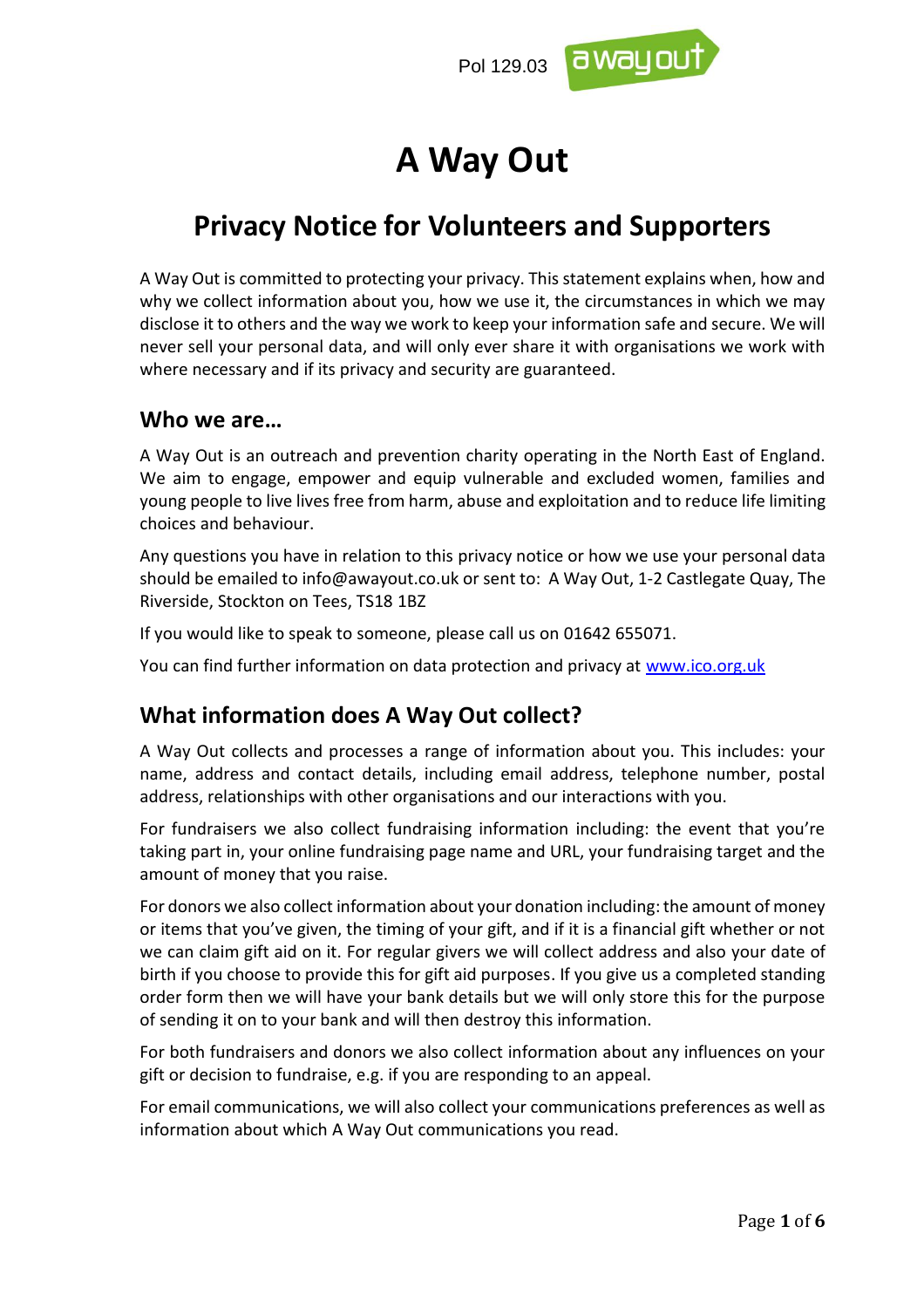

For volunteers, we collect information to complete a DBS check (including your ID documents e.g. passport); references from referees who can comment on your suitability to volunteer with us; the details of the roles that you support us with so that we may complete references for you should you request for employers; and your bank details so that we may reimburse you for expenses via expense claims. We also collect information about your volunteering role so that we can ensure we support you effectively in the role (e.g. one-to-one supervision meetings, informal interviews, correspondence) and monitor volunteer satisfaction (e.g. reviewing length of volunteering time and reasons for exiting volunteer roles). A Way Out will also collect and store next of kin and/or emergency contact details such as name, relationship, contact number if this is appropriate.

For website users A Way Out's website uses cookies to help it work well and to track information about how people are using them. More information on cookies can be found in our cookies policy.

#### **How does A Way Out Collect this information?**

1. Information that you give us. For example, data might be collected through an online sign-up form for an A Way Out event, fundraising campaign or to receive our email communications, through correspondence with you (by phone, email or letter), or by meeting with you face-to-face. It may also be collected through a donation or standing order form, sign-up sheet at events, sponsorship form, volunteer application form, or through an A Way Out survey.

2. Information we collect from your use of our website and services. For example, we collect information about the webpages that you view, the videos that you watch on our YouTube channel, and how you read our email communications.

3. Information from third parties. In some cases, A Way Out may collect personal data about you from third parties, such as online fundraising platforms including: CAF, JustGiving, Virgin Money Giving and BT MyDonate, Stewardship, LocalGiving, Charities Trust, Charitable Giving, GiveAsYouLive, Neighbourly and EasyFundraising; Text DONR; or DBS check info from providers such as CCPAS. We may receive this information only if you've given your permission to the third party. We may cross-reference your data with public sources, e.g. census data, housing registry etc.

Data Protection law recognises that certain categories of personal information are more sensitive. This is known as special category data and covers health information, race, religious beliefs and political opinions. We do not usually collect 'special category' personal data about our supporters unless there is a clear reason for doing so, such as participation in a skydive or similar fundraising event or where we need this information to ensure that we provide appropriate facilities or support to enable you to participate in an event. We may also collect special category data if you make the information public or if you tell us about your links to church groups or religious beliefs; however we will always make it clear to you when we collect this information from you, what special category data we are collecting and why.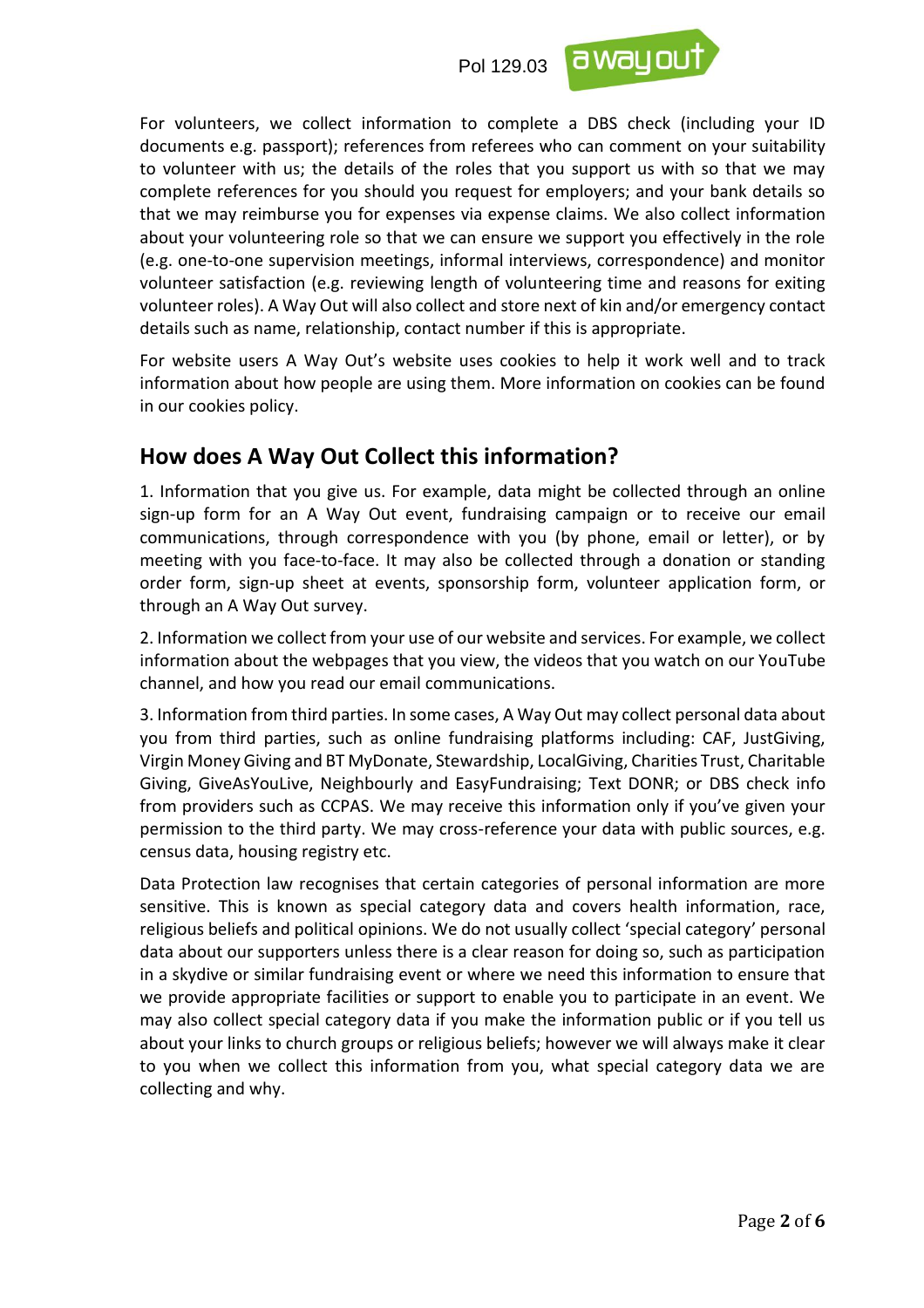

#### **How long does A Way Out keep data?**

A Way Out will hold your personal data for up to six years after your last interaction with the charity unless there is a legal obligation or lawful basisto do so. Please see our retention schedule for further details.

#### **Why does A Way Out process personal data?**

A Way Out needs to process data about supporters in order to contact you and provide advice and support in relation to your specific circumstances. We also carry out data analysis in order to understand what works and shape future strategy. We make sure that our data processing is only done in accordance with at least one of the lawful bases available under UK-GDPR law.

A Way Out will only process data with your consent to:

- Send you marketing emails to give you updates on our work and opportunities to support. In doing so, we may customise our messages based upon your previous interactions with us (e.g. volunteering, donations made, events attended etc.) and other personal information we hold.
- Process sensitive demographic information such as religious beliefs.
- Give you a reference if you apply for a job or another volunteering role.

If you are a volunteer A Way Out has a contractual interest to enable recruitment and process personal data for specific volunteering purposes, including support and training. We have a legal obligation to do this.

Where we require a DBS check we do so on the basis that:

- The processing is necessary for the purposes of performing or exercising obligations or rights which are imposed or conferred by law on the controller or the data subject in connection with employment, social security or social protection, **and**
- The data subject has given consent to the processing.

Where we process Special Category personal data we rely on one of the following lawful bases:

- the data subject has given explicit consent to the processing of the personal data for one or more specified purposes.
- processing is necessary for the purposes of carrying out the obligations and exercising specific rights of the controller or the data subject in the field of employment and social security and social protection law. This applies to volunteers.
- processing relates to personal data which are manifestly made public by the data subject

A Way Out has a legitimate interest to process personal data about volunteers, event attendees, speaking engagement organisers, potential supporters and postal communications. This allows A Way Out to:

- To gain feedback about volunteering.
- Make sure event attendees have all the information they need about A Way Out events including to inform you if there are last minute changes, thank you for attending events and get your feedback.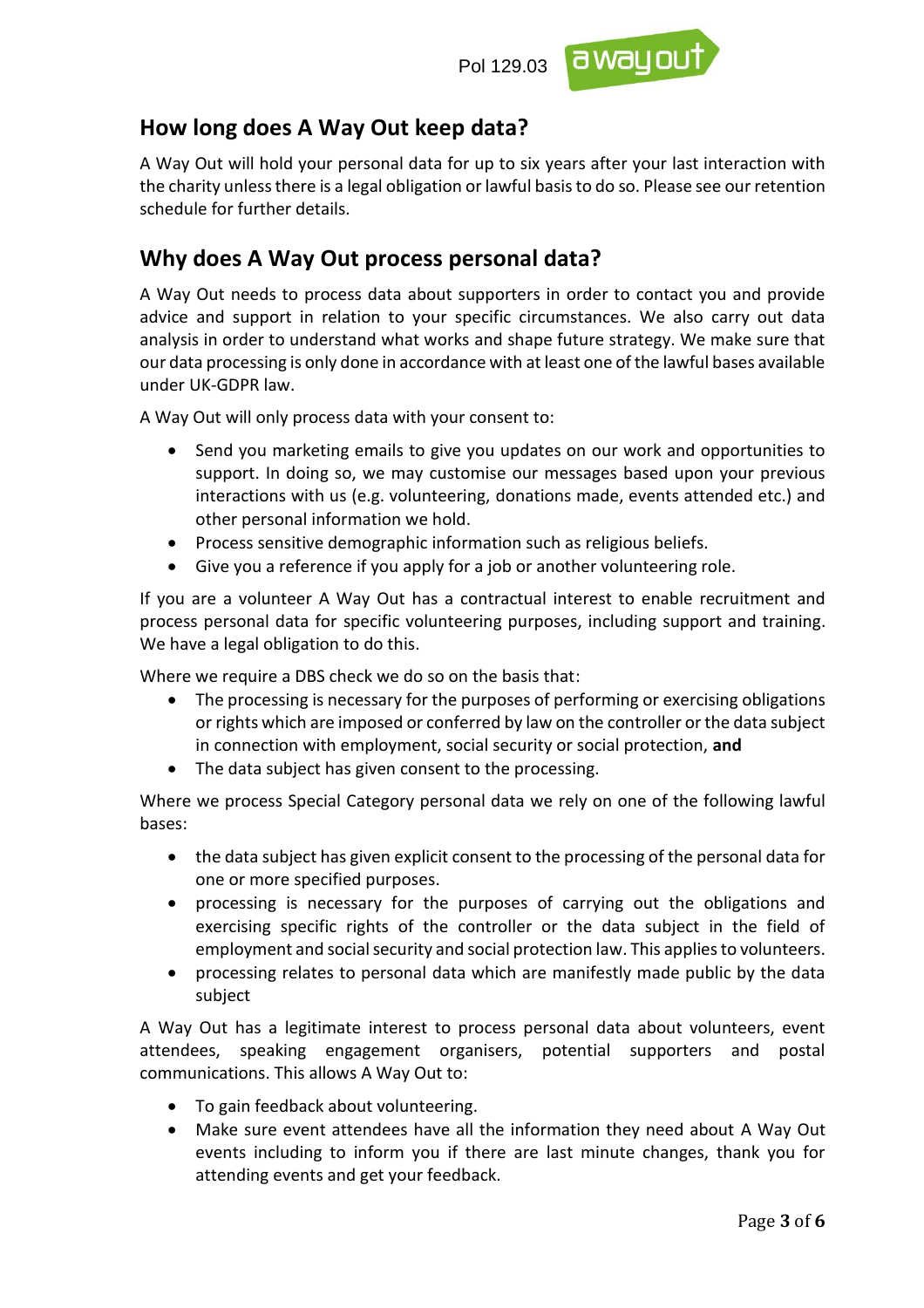

- Arrange speaking engagements with groups and visits with individuals who have requested this to raise awareness about A Way Out's work and give people opportunities to support.
- Provide postal updates on A Way Out's work to existing supporters.
- Understand what works in these areas and shape future strategy.

Where A Way Out holds personal data about donors and fundraisers, for example to claim Gift Aid, we do so because we have a legal obligation to do this.

A Way Out also has a legitimate interest in processing personal data about fundraisers and donors for the following purposes. This allows A Way Out to:

- Make sure that you have all the information that you need when fundraising for A Way Out, this may include information about the event that you are taking part in, as well as to thank you for supporting the clients of A Way Out.
- Thank you for your donations to A Way Out and fundraising for us.
- Use the information about individual's fundraising and donations to understand what works and shape future fundraising strategy.

In all cases, we balance our legitimate interests against your rights as an individual and make sure we only use personal information in a way or for a purpose that you would reasonably expect in accordance with this notice and that does not intrude on your privacy or previously expressed marketing preferences.

Where we process special category data (as mentioned above), we will make sure that we only do so in accordance with one of the additional lawful grounds for processing such as where we have your explicit consent or you have made that information manifestly public. When we do this, we will tell you why we are collecting this information and which lawful basis we are using.

## **Who has access to data?**

Your information may be shared internally, including with staff and volunteers.

A Way Out does not share your personal information with any third parties, other than those listed below.

When we share your personal data with these third parties who perform services for us, we require them to take appropriate steps to protect your personal information, and only to use the personal information for the purpose of performing those specific services.

| <b>PROVIDER</b>                              | <b>SERVICE</b>                                                        |
|----------------------------------------------|-----------------------------------------------------------------------|
| 123-Reg/Webfusion                            | Website provision & maintenance<br>Please also see our Cookies Policy |
|                                              |                                                                       |
| 123-Reg/Webfusion                            | Email provision                                                       |
| Global 4/EE                                  | Phone provision                                                       |
| <b>Cleveland Data Shred</b>                  | Confidential waste disposal                                           |
| Virgin Moneygiving* and similar              |                                                                       |
| platforms as mentioned in How Does A Way Out | <b>Enabling donations</b>                                             |
| Collect this Information, 3.                 |                                                                       |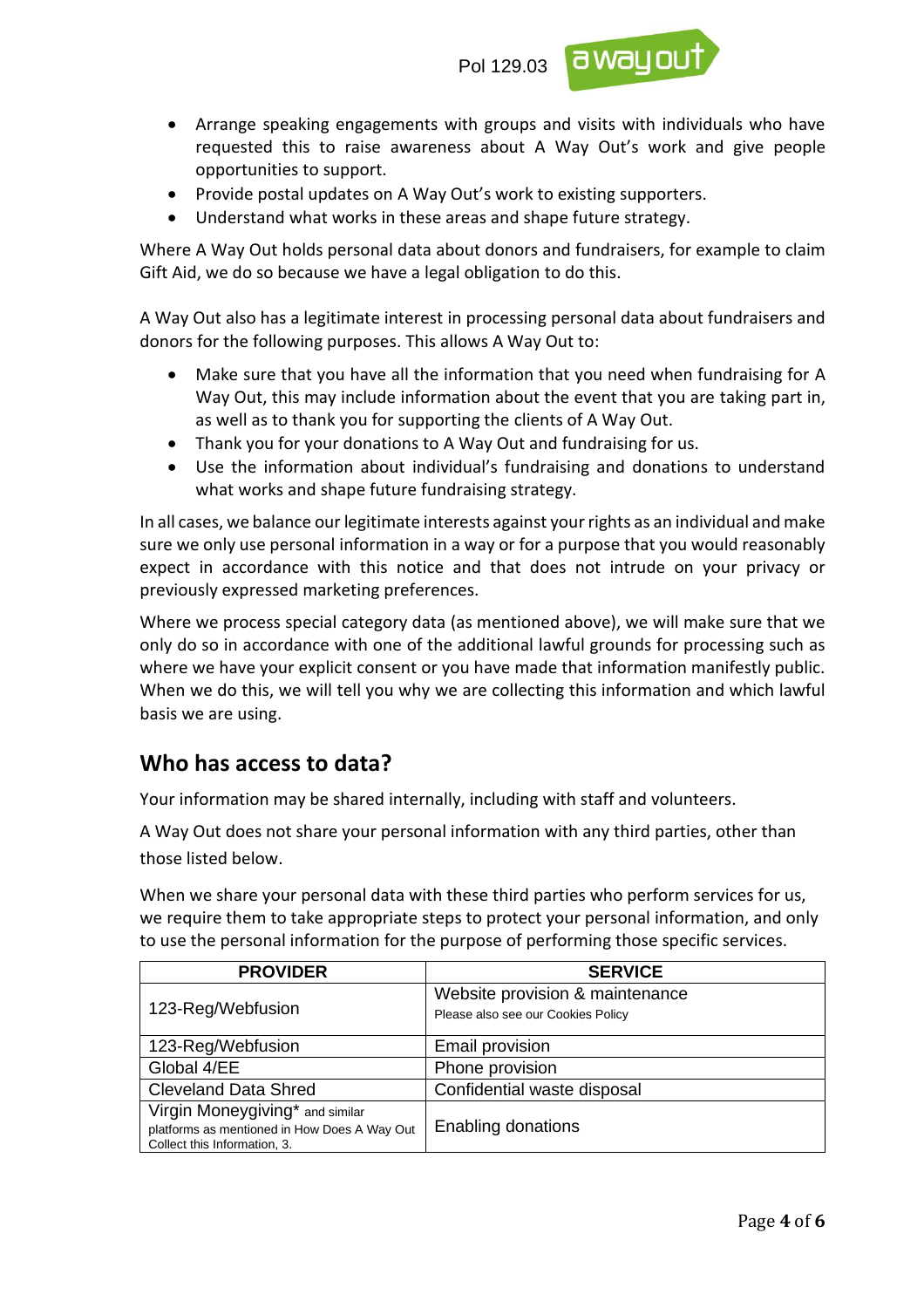

| Microsoft, (including Teams)* | Computer software, online meetings & cloud<br>storage |  |
|-------------------------------|-------------------------------------------------------|--|
| Zoom*                         | Online meetings                                       |  |
| Facebook*                     | Social networking                                     |  |
| Instagram*                    | Social networking                                     |  |
| Twitter*                      | Social networking                                     |  |

\* Please be aware that these organisations are data controllers in their own right, and by using any of them your personal information is covered by a different privacy notice. We advise that you read any relevant privacy notices.

We will not share information about you with other third parties without your consent unless the law allows or requires us to, for example:

• Where you provide us with a standing order form containing your bank details we

#### **will pass this on to your bank for processing.**

• There may be very rare occasions when a volunteer's contact details may be shared with a statutory service (e.g. the Police) when reporting a serious incident that occurs during a volunteer support session. A Way Out would always discuss this with volunteers and offer support around this.

We will never share, sell or swap your details with any third parties for the purposes of their own marketing or the monetising of your data.

Some of the data that we collect from you may be transferred to, and stored at, a destination outside the United Kingdom (UK).

Domestic legislation allows for the free flow of personal data from the UK into the EU. The European Commission has given the UK an assessment of adequacy and this allows for continued free flow of personal data from the EU into the UK.

For transfers of personal data from the UK to a destination that is outside the EU we ensure that a safeguard is in place that is recognised by the representative supervisory of the United Kingdom. This is the Information Commissioner's Office (ICO) and the safeguard is to use of one of their standard contractual clauses.

#### **Your rights…**

As a data subject, you have a number of rights. You can:

- access and obtain a copy of your data on request;
- require A Way Out to change incorrect or incomplete data;
- require A Way Out to delete or stop processing your data, for example where the data is no longer necessary for the purpose/s that we collected it;
- object to the processing of your data where A Way Out is relying on legitimate interests as the lawful basis for processing;
- stop us using your personal data for direct marketing;
- stop us making automated decisions about you, or creating a profile;
- if you have given us your consent to use personal information you can withdraw your consent at any time; and
- ask us to provide a third party with personal information that you have given us in a structured, commonly used, electronic form.